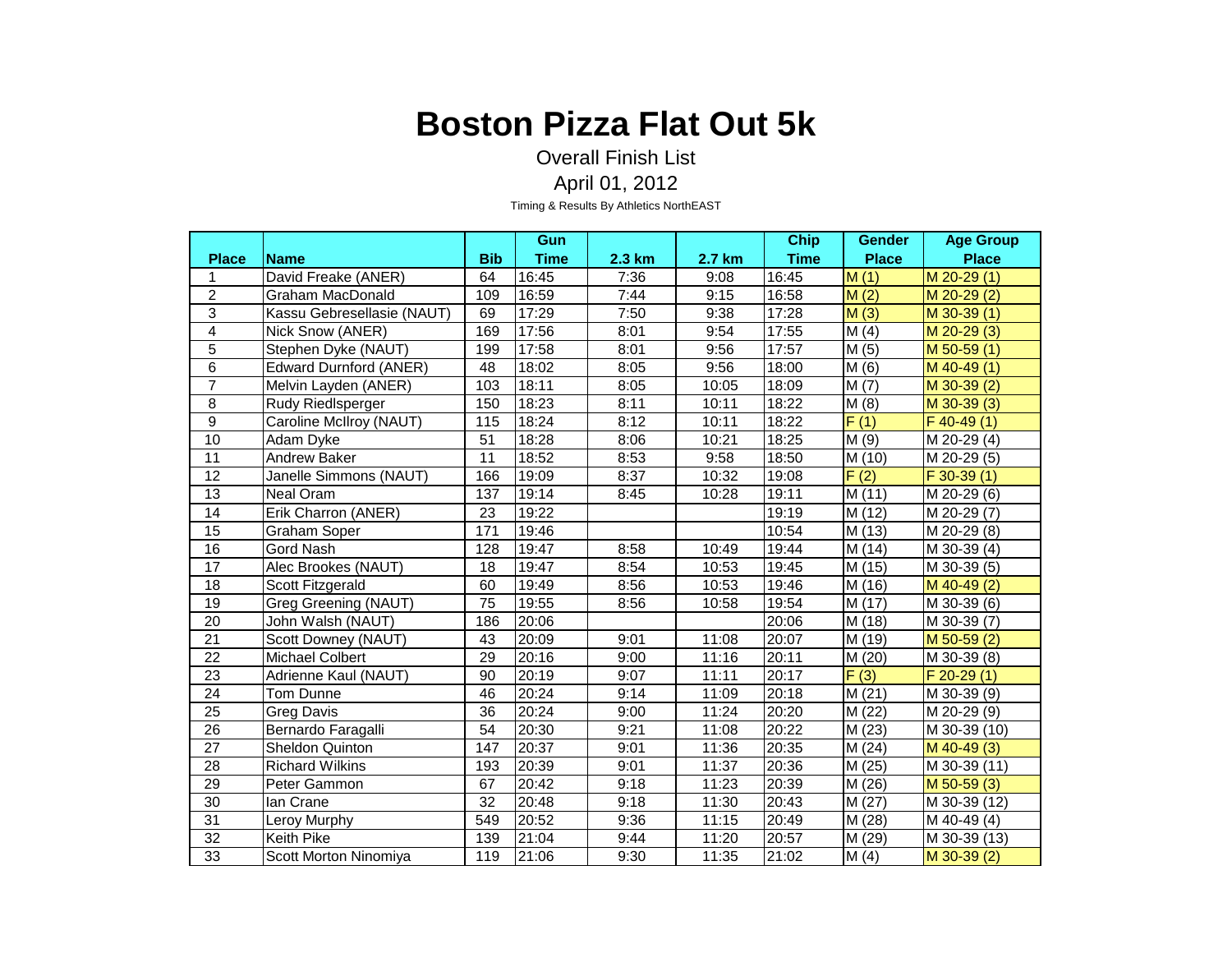Overall Finish List April 01, 2012

|                 |                        |            | Gun                |               |        | <b>Chip</b> | <b>Gender</b>     | <b>Age Group</b> |
|-----------------|------------------------|------------|--------------------|---------------|--------|-------------|-------------------|------------------|
| <b>Place</b>    | <b>Name</b>            | <b>Bib</b> | <b>Time</b>        | <b>2.3 km</b> | 2.7 km | <b>Time</b> | <b>Place</b>      | <b>Place</b>     |
| 34              | Marc Saunders          | 161        | 21:15              | 9:23          | 11:52  | 21:10       | M (30)            | M 30-39 (14)     |
| 35              | Mike Peddle            | 544        | 21:19              |               |        | 21:19       | M(31)             | M 30-39 (15)     |
| 36              | Dennis Flood           | 62         | 21:42              | 9:58          | 11:43  | 21:35       | M (32)            | M 50-59 (4)      |
| $\overline{37}$ | <b>Gregg Robertson</b> | 151        | 21:44              | 9:45          | 11:59  | 21:41       | M (33)            | M 40-49 (5)      |
| 38              | <b>Matthew Wells</b>   | 188        | $\overline{2}1:48$ | 9:50          | 11:57  | 21:44       | M (34)            | M 20-29 (10)     |
| 39              | Joanne McNeil          | 118        | 21:49              | 10:00         | 11:48  | 21:46       | F(5)              | $F$ 30-39 (3)    |
| 40              | <b>Nick Colbert</b>    | 30         | 21:54              | 9:11          | 12:42  | 21:49       | M (35)            | M 20-29 (11)     |
| 41              | Jason Tobin            | 182        | 22:14              | 9:54          | 12:19  | 22:10       | M (36)            | M 30-39 (16)     |
| $\overline{42}$ | Todd Ralph (PRCA)      | 148        | 22:21              | 9:48          | 12:32  | 22:18       | M (37)            | M 40-49 (6)      |
| 43              | <b>Richard Charron</b> | 24         | 22:30              | 10:06         | 12:23  | 22:23       | M (38)            | M 50-59 (5)      |
| 44              | Rebecca Rudofsky       | 157        | 22:38              | 10:19         | 12:19  | 22:31       | F(6)              | F 30-39 (4)      |
| 45              | Paul Mooney            | 120        | 22:41              | 10:19         | 12:21  | 22:36       | M (39)            | M 40-49 (7)      |
| 46              | Corey Hutchings        | 196        | 22:46              | 10:23         | 12:23  | 22:30       | M(40)             | M 20-29 (12)     |
| 47              | Arch Rose              | 154        | 22:55              | 10:34         | 12:20  | 22:46       | M(41)             | M 40-49 (8)      |
| 48              | Megan Dupuis           | 47         | 22:59              | 10:19         | 12:40  | 22:52       | $\overline{F(7)}$ | $F 20-29(2)$     |
| 49              | Geoff Budden (ANER)    | 49         | 23:04              | 10:23         | 12:40  | 22:52       | M(42)             | M 50-59 (6)      |
| $\overline{50}$ | <b>Kelly Wilkins</b>   | 192        | 23:07              | 10:24         | 12:43  | 22:54       | $\overline{F(8)}$ | $F$ 40-49 $(2)$  |
| 51              | Jeremy Korchoski       | 98         | 23:18              | 10:33         | 12:45  | 23:13       | M (43)            | M 30-39 (17)     |
| 52              | Christopher Lee (ANER) | 105        | 23:20              | 10:46         | 12:33  | 23:15       | M(44)             | M 30-39 (18)     |
| 53              | Ray Clarke             | 26         | 23:21              | 10:43         | 12:38  | 23:12       | M (45)            | M 40-49 (9)      |
| 54              | Heidi Morris           | 121        | 23:26              | 10:42         | 12:44  | 23:20       | F(9)              | $F$ 20-29 $(3)$  |
| 55              | Yvonne Martin          | 113        | 23:31              | 10:41         | 12:50  | 23:27       | F(10)             | $F 50-59(1)$     |
| 56              | Mark Fahey             | 53         | 23:39              | 10:57         | 12:41  | 23:28       | M (46)            | M 30-39 (19)     |
| 57              | Glen Soper             | 170        | 23:54              | 10:43         | 13:11  | 23:44       | M(47)             | M 40-49 (10)     |
| 58              | <b>Anderson Noel</b>   | 132        | 23:54              | 10:39         | 13:14  | 23:39       | M (48)            | M 30-39 (20)     |
| 59              | <b>Richard Donnan</b>  | 40         | 23:55              | 10:52         | 13:03  | 23:44       | M (49)            | M 30-39 (21)     |
| 60              | <b>Steve Butler</b>    | 21         | 23:58              | 11:22         | 12:35  | 23:41       | M (50)            | M 30-39 (22)     |
| 61              | Kora Duffett           | 45         | 23:59              | 11:14         | 12:45  | 23:45       | F(11)             | F 30-39 (5)      |
| 62              | Paul Lahey (ANER)      | 99         | 24:02              | 11:12         | 12:50  | 23:55       | M(51)             | M 50-59 (7)      |
| 63              | Dwan Street            | 177        | 24:07              | 11:15         | 12:51  | 23:49       | F(12)             | F 30-39 (6)      |
| 64              | Nancy Beaton           | 13         | 24:07              | 10:57         | 13:09  | 24:01       | F(13)             | F 30-39 (7)      |
| 65              | Barry Ploughman        | 198        | 24:14              | 11:32         | 12:42  | 24:01       | M (52)            | M 50-59 (8)      |
| 66              | Meghan Marsh           | 111        | 24:15              | 10:54         | 13:20  | 24:09       | F(14)             | $F$ 0-19 $(1)$   |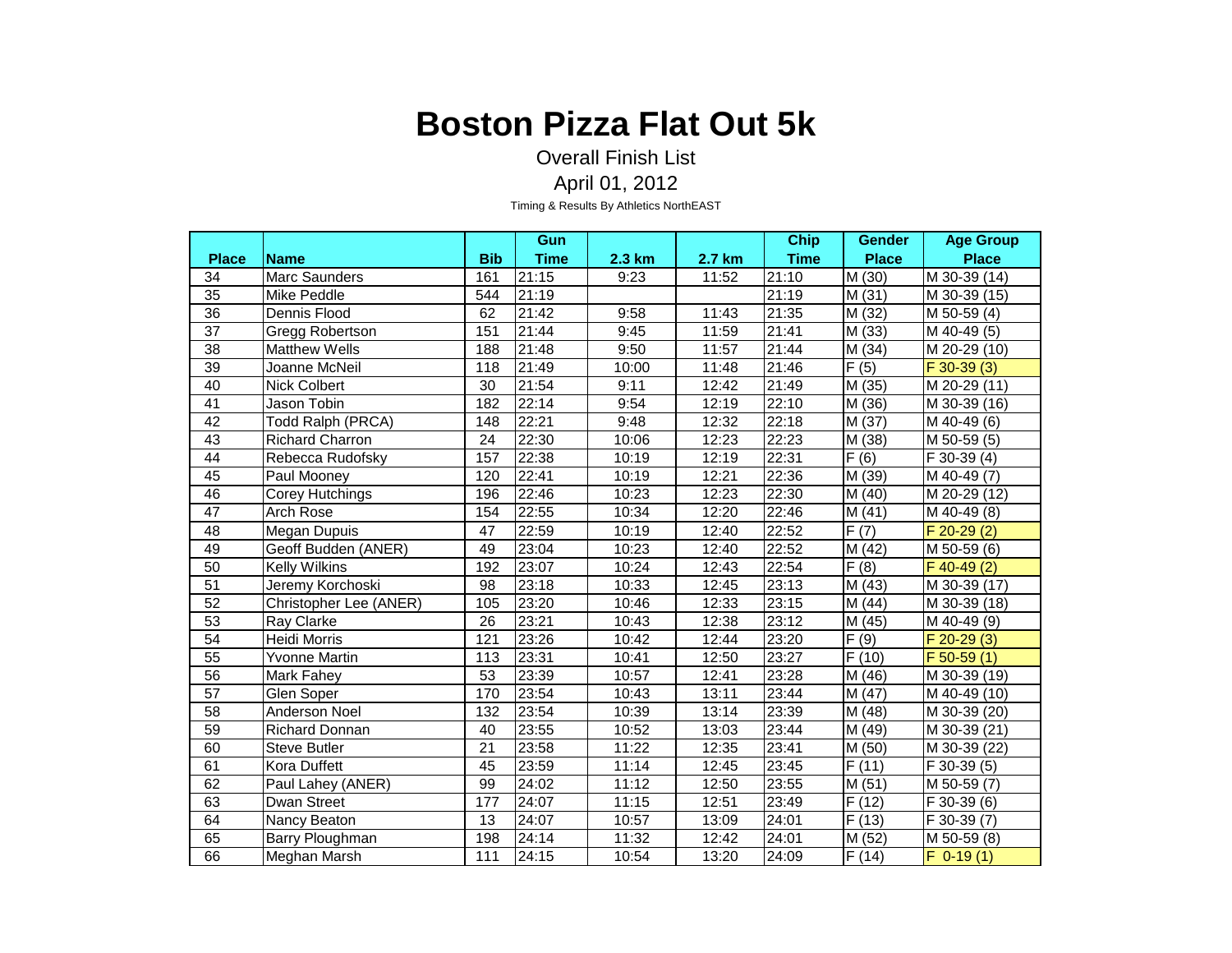Overall Finish List April 01, 2012

|                 |                        |                 | Gun                |        |        | <b>Chip</b> | <b>Gender</b> | <b>Age Group</b>          |
|-----------------|------------------------|-----------------|--------------------|--------|--------|-------------|---------------|---------------------------|
| <b>Place</b>    | <b>Name</b>            | <b>Bib</b>      | <b>Time</b>        | 2.3 km | 2.7 km | <b>Time</b> | <b>Place</b>  | <b>Place</b>              |
| 67              | Nancy Furlong          | 550             | 24:26              | 11:01  | 13:24  | 24:19       | F(15)         | F 30-39 (8)               |
| 68              | Keith Bailey           | 197             | 24:37              | 10:48  | 13:49  | 24:31       | M (53)        | M 40-49 (11)              |
| 69              | Ivi Hermanto (NWRC)    | 79              | 24:38              | 11:13  | 13:24  | 24:34       | M (54)        | M 50-59 (9)               |
| 70              | Connie Duffett (ANER)  | 542             | 24:40              | 11:07  | 13:33  | 24:31       | F(16)         | F 30-39 (9)               |
| $\overline{71}$ | Patrick Nowotczynski   | 133             | 24:42              | 11:16  | 13:25  | 24:28       | M (55)        | M 40-49 (12)              |
| 72              | Ken Hollett            | 50              | 24:45              | 11:23  | 13:22  | 24:33       | M (56)        | M 50-59 (10)              |
| 73              | Eileen O'Brien         | 134             | 24:48              | 11:04  | 13:44  | 24:37       | F(17)         | $F$ 40-49 (3)             |
| 74              | Jimmy Wade             | 183             | 24:51              | 9:57   | 14:54  | 24:44       | M (57)        | M 30-39 (23)              |
| $\overline{75}$ | Patrick Dalton (ANER)  | $\overline{35}$ | 25:03              | 11:24  | 13:39  | 24:45       | M (58)        | M 30-39 (24)              |
| 76              | Michael Kirkland       | 97              | 25:07              | 11:24  | 13:42  | 24:49       | M (59)        | M 30-39 (25)              |
| 77              | Greg Bonia             | 15              | 25:09              | 11:20  | 13:49  | 25:05       | M(60)         | M 50-59 (11)              |
| 78              | Lindsay Oldham         | 136             | 25:09              | 11:04  | 14:04  | 24:58       | F(18)         | F 20-29 (4)               |
| 79              | Karen Greeley          | 71              | 25:11              | 11:11  | 13:59  | 25:02       | F(19)         | $\overline{F}$ 30-39 (10) |
| 80              | Jason Power            | 144             | 25:12              | 10:44  | 14:27  | 25:06       | M(61)         | M 30-39 (26)              |
| 81              | <b>Scott Antle</b>     | $\overline{7}$  | 25:22              | 11:28  | 13:53  | 25:08       | M(62)         | M 40-49 (13)              |
| 82              | Susan Flanagan (ANER)  | 61              | 25:29              | 11:29  | 13:59  | 25:23       | F(20)         | $F$ 40-49 (4)             |
| 83              | Iren McInnes           | 117             | 25:30              | 11:55  | 13:35  | 25:15       | F(21)         | F 30-39 (11)              |
| 84              | John Robinson          | 152             | 25:33              | 12:30  | 13:02  | 25:13       | M (63)        | M 50-59 (12)              |
| 85              | Krista Austin          | 9               | 25:37              | 11:27  | 14:10  | 25:24       | F(22)         | F 30-39 (12)              |
| 86              | Donna Murphy (ANER)    | 126             | 25:40              | 11:39  | 14:00  | 25:34       | F(23)         | F 40-49 (5)               |
| 87              | Paul Newhook           | 130             | 26:00              | 12:06  | 13:54  | 25:45       | M(64)         | M 40-49 (14)              |
| 88              | Amanda Tippett (NWRC)  | 181             | 26:04              | 12:26  | 13:38  | 25:53       | F(24)         | F 30-39 (13)              |
| 89              | Jennifer Binetti       | 14              | 26:12              | 12:08  | 14:04  | 25:57       | F(25)         | F 30-39 (14)              |
| 90              | <b>Patrick Hewitt</b>  | 80              | 26:13              | 11:51  | 14:21  | 26:05       | M (65)        | $M$ 60-69 $(1)$           |
| 91              | Lesley Bourne          | 16              | $\overline{26:}14$ | 12:15  | 13:59  | 26:00       | F(26)         | F 30-39 (15)              |
| 92              | Danielle Antle         | 6               | 26:14              | 12:15  | 13:58  | 26:00       | F(27)         | $F$ 40-49 $(6)$           |
| 93              | Clyde Thornhill (ANER) | 180             | 26:27              | 12:01  | 14:26  | 26:15       | M (66)        | M 60-69 (2)               |
| 94              | Lisa Spurrell          | 174             | 26:35              | 12:02  | 14:33  | 26:25       | F(28)         | F 30-39 (16)              |
| 95              | Donna Hussey           | 83              | 26:38              | 12:15  | 14:22  | 26:26       | F (29)        | $F$ 50-59 $(2)$           |
| 96              | Gillian Kelland        | 92              | 26:43              | 12:27  | 14:15  | 26:21       | F(30)         | F 30-39 (17)              |
| 97              | Mary Reid              | 149             | 26:47              | 12:12  | 14:34  | 26:39       | F(31)         | $F$ 50-59 (3)             |
| 98              | Tina Fewer (ANER)      | 57              | 26:47              | 12:21  | 14:26  | 26:30       | F(32)         | F 30-39 (18)              |
| 99              | Krista Gilbert         | 70              | 26:49              | 12:09  | 14:40  | 26:33       | F(33)         | F 20-29 (5)               |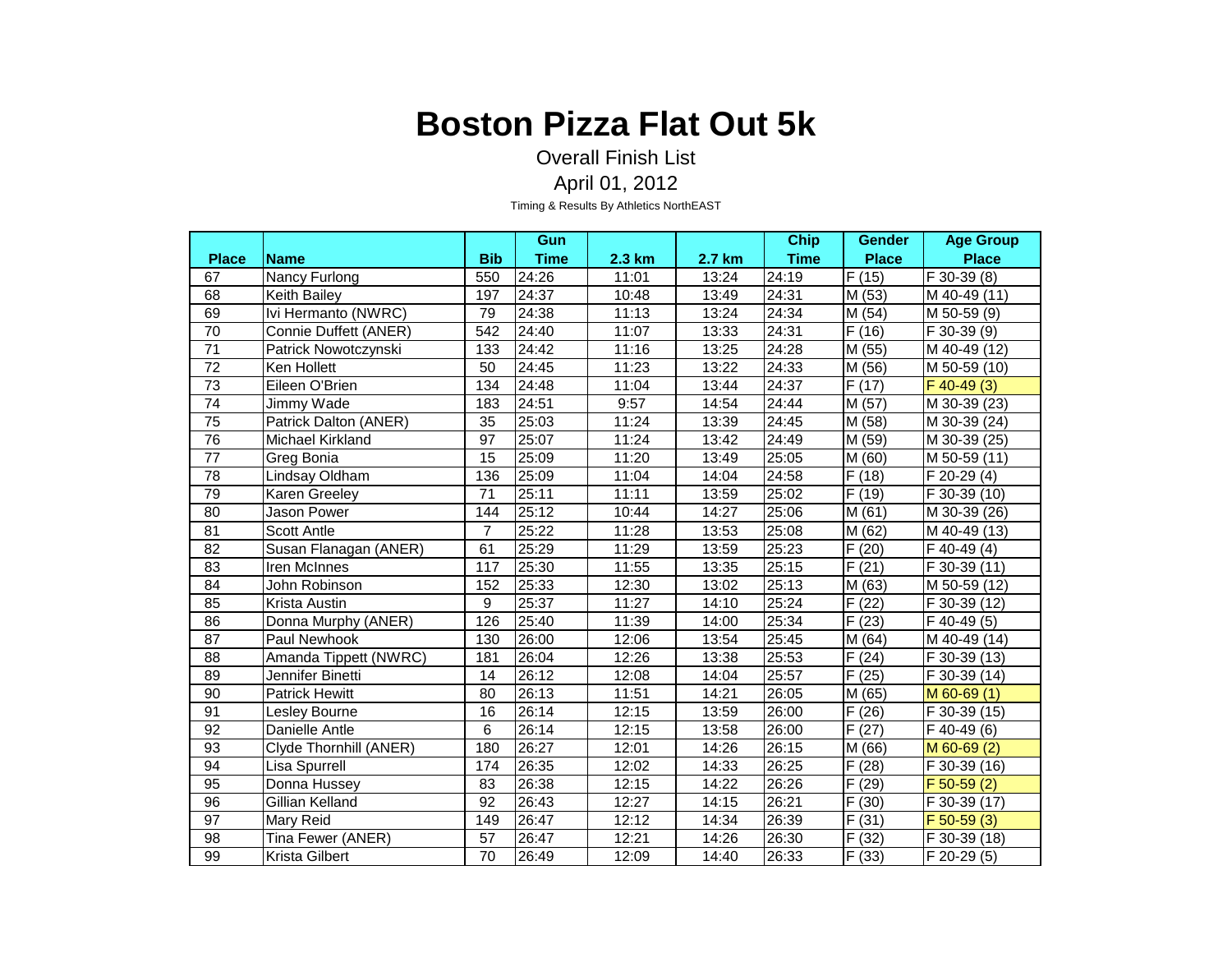Overall Finish List April 01, 2012

|              |                           |            | Gun         |               |               | <b>Chip</b> | <b>Gender</b>      | <b>Age Group</b>          |
|--------------|---------------------------|------------|-------------|---------------|---------------|-------------|--------------------|---------------------------|
| <b>Place</b> | <b>Name</b>               | <b>Bib</b> | <b>Time</b> | <b>2.3 km</b> | <b>2.7 km</b> | <b>Time</b> | <b>Place</b>       | <b>Place</b>              |
| 100          | <b>Trevor Kearsey</b>     | 91         | 26:50       | 11:19         | 15:30         | 26:45       | M (67)             | M 30-39 (27)              |
| 101          | Donna Ballard             | 12         | 26:55       | 12:30         | 14:24         | 26:45       | F(34)              | F 40-49 (7)               |
| 102          | Melinda Saunders (ANER)   | 162        | 26:56       | 12:18         | 14:38         | 26:40       | F(35)              | F 40-49 (8)               |
| 103          | Michael Ash               | 8          | 26:57       | 12:23         | 14:34         | 26:41       | M (68)             | M 30-39 (28)              |
| 104          | <b>Krista Wells</b>       | 187        | 27:08       | 12:29         | 14:38         | 27:00       | F(36)              | $\overline{F}$ 20-29 (6)  |
| 105          | Shannon Kennedy           | 94         | 27:17       | 12:50         | 14:27         | 26:53       | M (69)             | M 30-39 (29)              |
| 106          | Catharyn Andersen         | 4          | 27:36       | 12:49         | 14:46         | 27:25       | F(37)              | F 30-39 (19)              |
| 107          | Cathy Andrews             | 5          | 27:40       | 12:36         | 15:03         | 27:33       | F(38)              | $F$ 60-69 $(1)$           |
| 108          | Sam Newhook               | 131        | 27:41       | 12:06         | 15:35         | 27:26       | M (70)             | $M$ 0-19 $(1)$            |
| 109          | <b>Ben Newhook</b>        | 129        | 27:42       | 12:06         | 15:35         | 27:27       | M(71)              | $M$ 0-19 $(2)$            |
| 110          | <b>Chris Power</b>        | 143        | 27:42       | 11:58         | 15:43         | 27:29       | M (72)             | M 20-29 (13)              |
| 111          | Jeremy Walsh              | 184        | 27:54       | 12:27         | 15:27         | 27:42       | M (73)             | M 30-39 (30)              |
| 112          | Leah Dooley               | 41         | 28:03       | 12:25         | 15:37         | 27:48       | F(39)              | $\overline{F}$ 30-39 (20) |
| 113          | Jenny Seeman              | 164        | 28:03       | 12:10         | 15:52         | 27:55       | F(40)              | F 30-39 (21)              |
| 114          | <b>Wade Greeley</b>       | 72         | 28:05       | 13:26         | 14:39         | 27:48       | M (74)             | M 40-49 (15)              |
| 115          | <b>Trevor Porter</b>      | 141        | 28:19       | 12:55         | 15:24         | 28:06       | M (75)             | M 40-49 (16)              |
| 116          | Marie Ledrew              | 104        | 28:21       |               |               | 28:21       | F(41)              | F 40-49 (9)               |
| 117          | Cathy Rowe                | 155        | 28:23       | 12:35         | 15:48         | 28:15       | F(42)              | F 30-39 (22)              |
| 118          | Stephanie Mugford         | 124        | 28:38       | 12:45         | 15:53         | 28:24       | F(43)              | F 20-29 (7)               |
| 119          | <b>Clint Munden</b>       | 125        | 28:55       |               |               | 28:55       | M (76)             | M 30-39 (31)              |
| 120          | <b>Allison Stead</b>      | 175        | 29:04       | 13:53         | 15:10         | 28:44       | F(44)              | $F$ 30-39 (23)            |
| 121          | Jennifer Clarke           | 25         | 29:21       | 13:04         | 16:17         | 29:07       | F(45)              | F 30-39 (24)              |
| 122          | John Erwin                | 52         | 29:41       | 13:26         | 16:15         | 29:25       | M (77)             | M 50-59 (13)              |
| 123          | Neil Hyde                 | 84         | 29:46       | 13:29         | 16:16         | 29:29       | M (78)             | M 30-39 (32)              |
| 124          | Sabreen Mowlaii           | 123        | 29:47       | 13:29         | 16:17         | 29:30       | $\overline{F(46)}$ | F 30-39 (25)              |
| 125          | Mark Chancey              | 22         | 30:09       | 13:50         | 16:18         | 29:50       | M (79)             | M 40-49 (17)              |
| 126          | Paula Power               | 146        | 30:17       |               |               | 30:17       | F(47)              | $\overline{F}$ 30-39 (26) |
| 127          | Rosemarie James           | 87         | 30:20       | 13:48         | 16:31         | 30:12       | F(48)              | $F$ 70-99 $(1)$           |
| 128          | Jillian Colbert           | 28         | 30:38       | 13:52         | 16:46         | 30:20       | F (49)             | F 30-39 (27)              |
| 129          | Karyn Murphy              | 127        | 30:41       | 14:14         | 16:26         | 30:22       | F(50)              | F 30-39 (28)              |
| 130          | Julia Hynes               | 86         | 30:43       | 13:53         | 16:49         | 30:22       | F(51)              | F 20-29 (8)               |
| 131          | <b>Bernadette Jerrett</b> | 88         | 30:44       | 14:04         | 16:40         | 30:22       | $\overline{F}(52)$ | $\overline{F}$ 50-59 (4)  |
| 132          | Dana Dillon               | 38         | 30:45       | 13:52         | 16:53         | 30:35       | F(53)              | F 30-39 (29)              |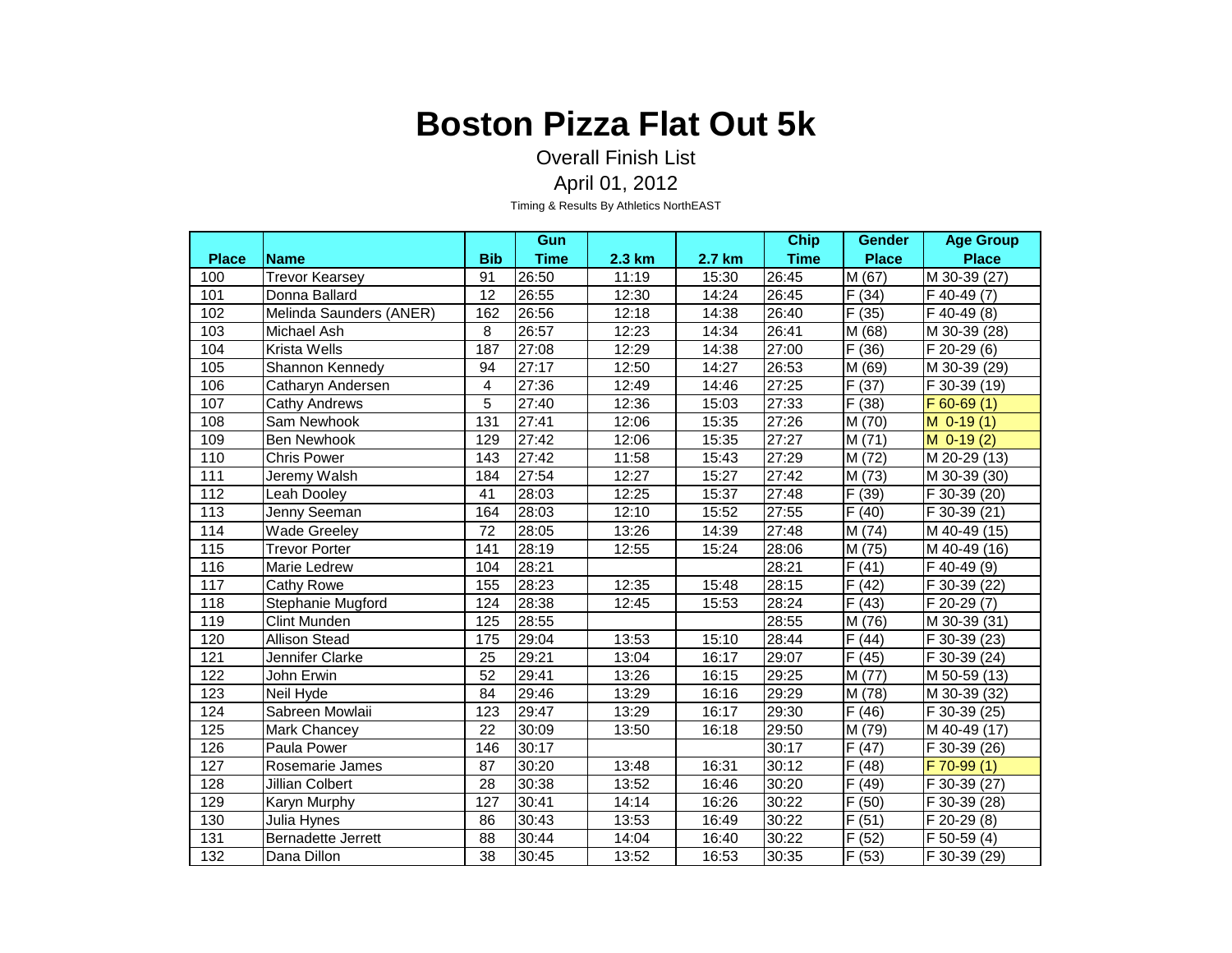Overall Finish List April 01, 2012

|              |                         |                 | Gun         |                  |        | <b>Chip</b> | <b>Gender</b> | <b>Age Group</b>          |
|--------------|-------------------------|-----------------|-------------|------------------|--------|-------------|---------------|---------------------------|
| <b>Place</b> | <b>Name</b>             | <b>Bib</b>      | <b>Time</b> | $2.3 \text{ km}$ | 2.7 km | <b>Time</b> | <b>Place</b>  | <b>Place</b>              |
| 133          | Tanya Jones             | 89              | 30:46       | 13:52            | 16:53  | 30:30       | F(54)         | F 30-39 (30)              |
| 134          | <b>Walter Smith</b>     | 168             | 30:48       | 14:15            | 16:32  | 30:36       | M (80)        | M 60-69 (3)               |
| 135          | Ruth-Ann Simmons (ANER) | 167             | 30:48       | 14:05            | 16:42  | 30:39       | F(55)         | F 30-39 (31)              |
| 136          | Karen Whitten           | 189             | 31:42       | 14:19            | 17:23  | 31:22       | F(56)         | F 30-39 (32)              |
| 137          | Rosemary Lahey (ANER)   | 100             | 31:56       | 13:50            | 18:05  | 31:48       | F(57)         | $\overline{F}$ 50-59 (5)  |
| 138          | Jillian Woodford        | 195             | 32:09       | 14:42            | 17:27  | 31:46       | F(58)         | $\overline{F}$ 30-39 (33) |
| 139          | Susan Haskell           | 78              | 32:13       | 14:34            | 17:39  | 31:49       | F(59)         | F 40-49 (10)              |
| 140          | <b>Charlene Hollett</b> | 82              | 32:34       | 14:42            | 17:51  | 32:10       | F(60)         | F 30-39 (34)              |
| 141          | April Hynes             | 85              | 32:46       | 14:47            | 17:58  | 32:26       | F(61)         | $F$ 0-19 $(2)$            |
| 142          | <b>Andrew Power</b>     | 142             | 33:16       | 14:55            | 18:21  | 32:53       | M(81)         | M 30-39 (33)              |
| 143          | <b>Marilyn Power</b>    | 145             | 33:32       | 15:31            | 18:00  | 33:06       | F(62)         | F 30-39 (35)              |
| 144          | Sara West               | 548             | 33:33       | 15:26            | 18:06  | 33:15       | F(63)         | $\overline{F}$ 20-29 (9)  |
| 145          | Kieran Miller           | 547             | 33:33       | 15:26            | 18:06  | 33:15       | F(64)         | $\sqrt{F}$ 20-29 (10)     |
| 146          | Rhonda Pittman          | 546             | 33:44       | 15:32            | 18:11  | 33:19       | F(65)         | F 30-39 (36)              |
| 147          | Isabella Hagerman       | 76              | 33:56       | 12:07            | 21:49  | 33:39       | F(66)         | $F$ 0-19 $(3)$            |
| 148          | Kristy Hoddinott        | 81              | 34:00       | 15:39            | 18:20  | 33:33       | F(67)         | F 30-39 (37)              |
| 149          | Jennifer Payne          | 138             | 34:08       | 15:14            | 18:54  | 33:47       | F(68)         | $\overline{F}$ 30-39 (38) |
| 150          | Germaine Lynch          | 108             | 34:11       | 16:17            | 17:53  | 33:47       | F(69)         | F 30-39 (39)              |
| 151          | Robert Harvey           | 545             | 35:15       |                  |        | 35:15       | M (82)        | M 60-69 (4)               |
| 152          | Ella Codner             | 27              | 35:16       | 15:50            | 19:25  | 34:55       | F(70)         | F 40-49 (11)              |
| 153          | <b>Terri Green</b>      | $\overline{74}$ | 35:58       | 16:59            | 18:58  | 35:33       | F(71)         | F 40-49 (12)              |
| 154          | Jeffrey Green           | 73              | 35:58       | 16:58            | 19:00  | 35:33       | M (83)        | M 40-49 (18)              |
| 155          | Vanessa Farrell         | 55              | 36:13       | 16:39            | 19:34  | 35:51       | F(72)         | F 30-39 (40)              |
| 156          | Jackie Rodway           | 153             | 37:21       |                  |        | 37:21       | F(73)         | F 40-49 (13)              |
| 157          | Michael Stephenson      | 176             | 37:29       | 16:43            | 20:45  | 37:07       | M(84)         | $\overline{M}$ 20-29 (14) |
| 158          | Andrew McArthur         | 114             | 37:29       | 16:23            | 21:05  | 37:09       | M (85)        | M 30-39 (34)              |
| 159          | Raelene Crowe           | 34              | 37:30       |                  |        | 37:30       | F(74)         | F 30-39 (41)              |
| 160          | Sabine Wilkie           | 191             | 37:34       | 16:31            | 21:03  | 37:24       | F(75)         | F 20-29 (11)              |
| 161          | David Wilkie            | 190             | 37:34       | 16:31            | 21:03  | 37:25       | M (86)        | M 30-39 (35)              |
| 162          | Karen Crowe             | 33              | 37:46       | 16:46            | 21:00  | 37:23       | F (76)        | $F 60-69(2)$              |
| 163          | Paula Flood             | 63              | 38:01       | 17:00            | 21:01  | 37:35       | F(77)         | F 50-59 (6)               |
| 164          | <b>Mallory Saunders</b> | 160             | 40:32       |                  |        | 40:32       | F(78)         | F 20-29 (12)              |
| 165          | <b>Catherine Finn</b>   | 59              | 42:01       | 19:24            | 22:36  | 41:42       | F (79)        | F 30-39 (42)              |